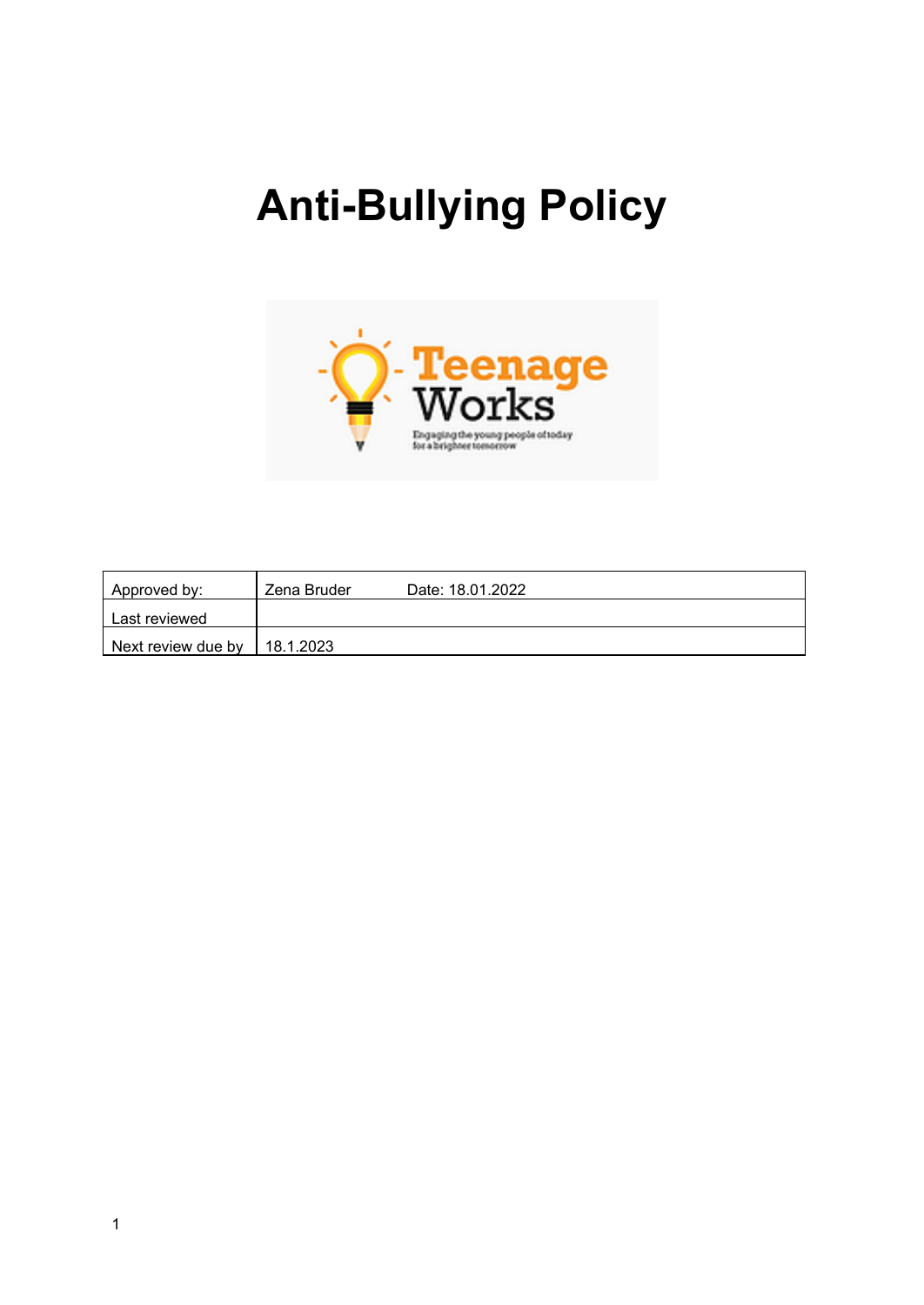# **Contents**

| 3        |
|----------|
| 3        |
| 4        |
| 4        |
| 4/5      |
| 5        |
| 6        |
| 7        |
|          |
| 8        |
| 8        |
| 8        |
| 8        |
| 9        |
| 10       |
| 10       |
| 10/11/12 |
|          |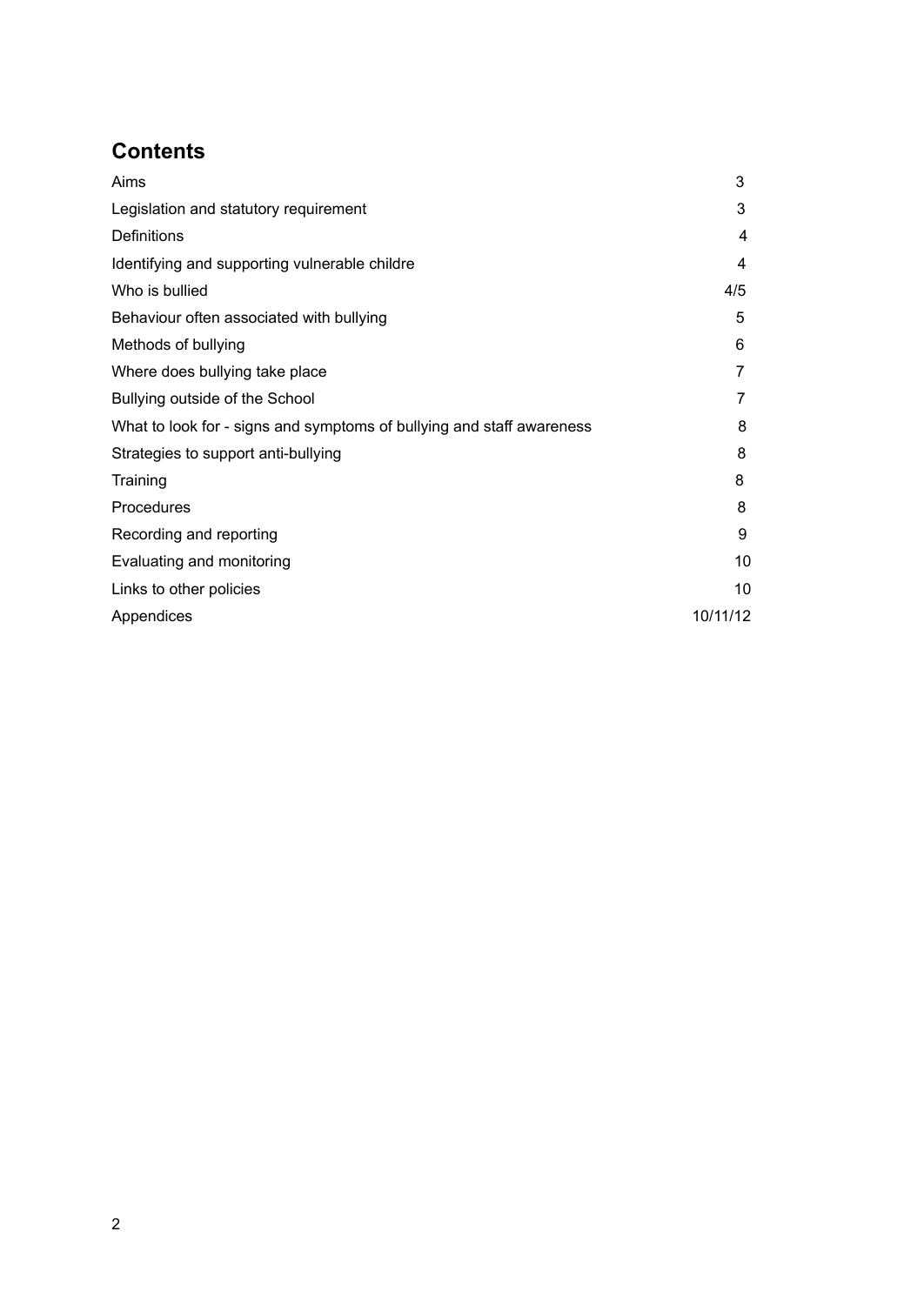# **Aims:**

At Teenage Works we aim to provide a safe, caring and friendly environment for learning for all, for all pupils to allow them to improve their life chances and help them maximise their potential. This includes encouraging open discussions around differences between people, challenging prejudice and celebrating diversity.

We recognise that the school has a responsibility to understand the community they serve and to respond to identified concerns including proactively teaching about threats to their health and safety. We will therefore adopt a contextual approach to bullying and peer on peer abuse, working with families and outside agencies where appropriate.

We expect pupils to act safely and feel safe in school, including that they understand the issues relating to all form of bullying and that they feel confident to seek support from school should they feel they or others are unsafe. We would also want parents/carers to feel confident that their children are cared for and safe in school and that incidents, if/when they do arise, are dealt with promptly and effectively.

The school is aware of its legal obligations including the Equality Act 2010. This means as well as considering the context of any concerns which need addressing, we will consider, where a pupil may have protected characteristics. This will ensure any action taken but the school reflects their needs and that any actions taken by the school do not put the pupil at greater harm.

# **Legislation and statutory requirements:**

The Law states that an educational establishment has to have measures in place to prevent bullying. This policy is based on advice from the Department for Education (DfE) on:

- Preventing and tackling bullying July 2017
- The Equality Act 2010
- The Children Act 1989
- The Education and Inspections Act 2006
- Protection from Harassment Act 1997
- Malicious Communications Act 1988
- Communications Act 2003
- Public Order Act 1986
- Advice for parents/carers on cyberbullying

DfE guidance explains that academies should publish their behaviour policy and anti-bullying strategy online. This policy complies with our funding agreement and articles of association.

### **Definition:**

**The repetitive, intentional hurting of one person or group by another person or group, where the relationship involves an imbalance of power. Bullying can be physical, verbal or psychological. It can happen face-to-face or through cyberspace. <http://www.antibullyingalliance.org.uk/about-us.aspx>**

# **Developing a whole school approach**

At Teenage Works we include staff, students' parents and governors, and the wider community views as a part of the development of this policy.

# **We believe that:**

- To be able to learn, our students must feel safe and secure in the learning environment
- All bullying is unacceptable and will not be tolerated at Teenage Works
- Students must feel confident that any reported incidents will be dealt with effectively by all staff
- We must investigate all incidents of bullying and support the victim and the bully
- Student's who bully will be supported to reflect on their behaviour and be given the opportunity to repair the harm done
- Everybody in our school community has the responsibility to respond promptly and effectively to bullying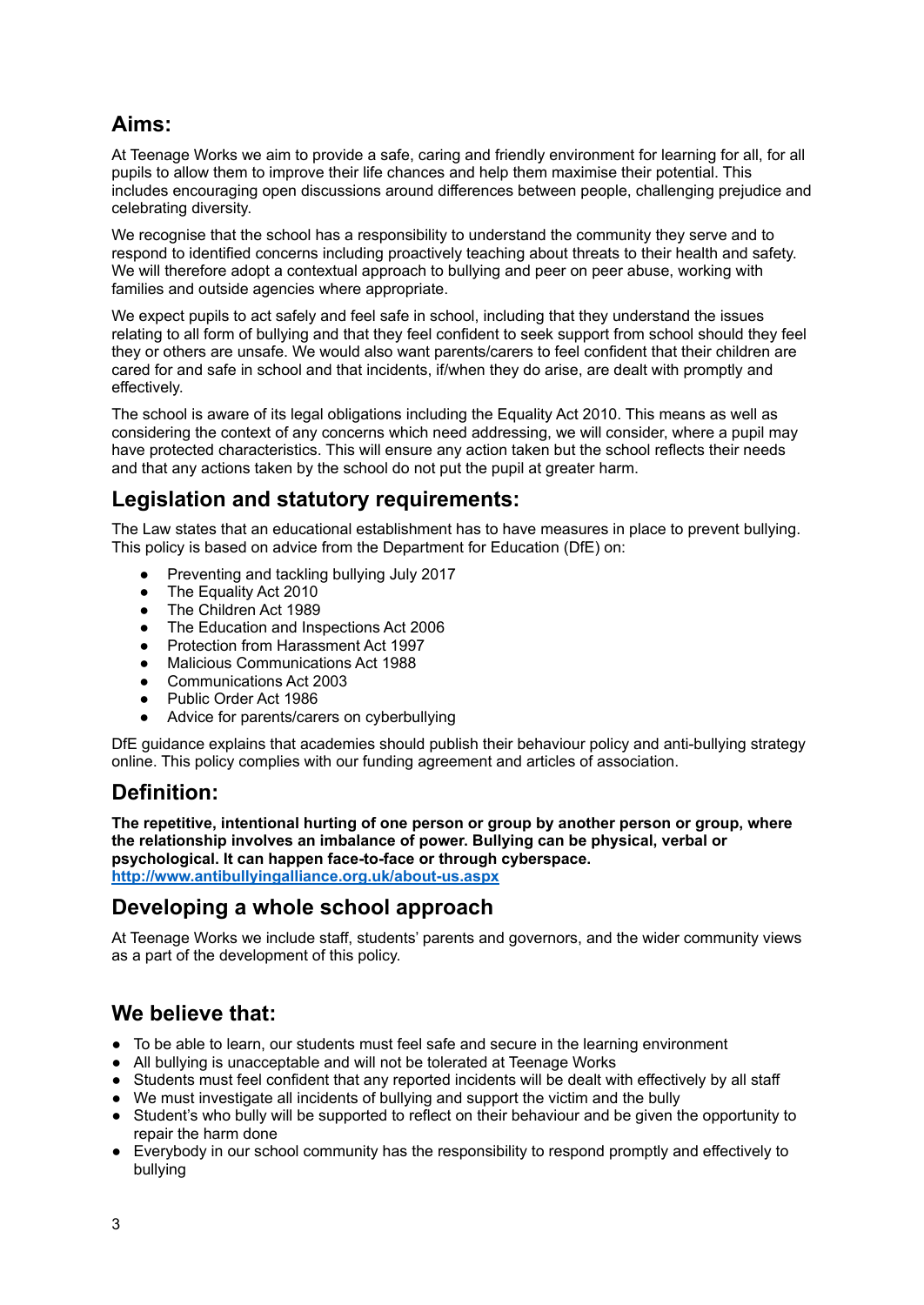- All reported incidents must be taken seriously
- We must share concerns of bullying with parents/carers about bullying and deal promptly to with complaints.
- Some students may need referrals to external agencies or support networks. We will liaise closely with students along with parents/carers if this is deemed necessary.

# **Identifying and supporting vulnerable children**

We work closely in school to identify particularly vulnerable groups. The pastoral teams work closely with identified pupils to provide additional support where necessary. All staff are aware of the social, emotional, and mental health difficulties that some of our most vulnerable student's face. Staff implement strategies from Education, Health and Care Plans along with advice from professionals working with the young person. We collaborate with parent's/carers and relevant external agencies to support these young people and the adverse challenges that may face.

# **Who is bullied?**

Anybody could be subject to bullying at any time in their life. It is not only something that affects children and young people. A person is bullied when, either as an individual or part of a group, she or he suffers in any way from the direct result of intentional and persistent harassment and/or victimisation by another individual or group. A person who has been bullied may commonly find it difficult to combat victim behaviour or report their experiences to those who may be able to help them.

#### **Specific types of bullying:**

Prejudice Related Bullying Under the Equalities Act 2010, it is against the law to discriminate against anyone because of:

- o age
- $\circ$  being or becoming a trans person o being married or in a civil partnership o being pregnant or having a child
- o disability
- $\circ$  race including colour, nationality, ethnic or national origin, including Gypsy, Roma, Traveller heritage religion, belief or lack of religion/belief
- o sex /gender
- o sexual orientation

#### These are called 'protected characteristics'

As part of the requirement on schools to promote fundamental British values, schools must proactively challenge derogatory and discriminatory language and behaviour including that which is racist, homophobic, biphobic, transphobic and disabilist in nature. We will record these types of bullying, even that which represents a one-off incident.

#### **Other vulnerable groups include:**

- o young carers
- o looked after children
- o bullying related to home circumstances
- o bullying related to appearance or health

Although the above do not currently receive protection under the Equality Act 2010, bullying for these reasons is just as serious. We have a designated lead for young carers and looked after children who will liaise with staff and children to ensure that they are supported and know where to go for help. There is no hierarchy of bullying - all forms should be taken equally seriously and dealt with appropriately.

#### **Prejudice Related Language**

Racist, homophobic, biphobic, transphobic and disabilist language includes terms of abuse used towards people because of their race/ethnicity/nationality; because they are lesbian, gay, bisexual, or trans, or are perceived to be, or have a parent/carer, sibling, or friend who is; because they have a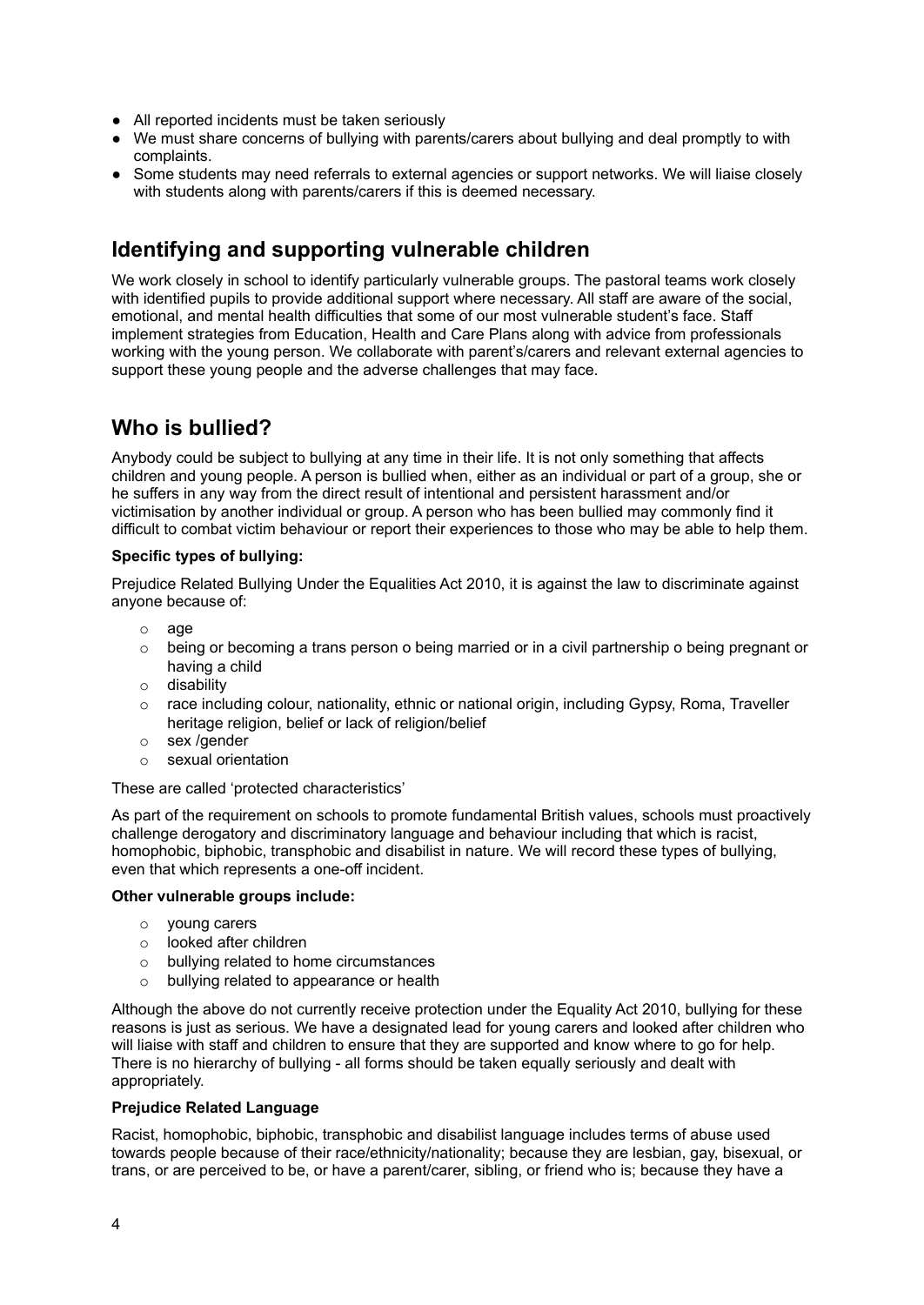learning or physical disability. Such language is generally used to refer to something or someone as inferior. This may also be used to taunt young people who are perceived to be different in some way or their friends, family members or their parents/carers are perceived to be different.

Dismissing such language as banter is not helpful as it is being used to mean inferior, bad, broken or wrong. We will challenge the use of prejudice related language in our school even if it appears to be being used without any intent. Persistent use of prejudice related language and/or bullying will be dealt with as with any other form of bullying.

#### **Hate crime and bullying**

There is no legal definition of a hate crime. However, the police and the CPS (Crown Prosecution Service) have an agreed definition of hate crime as:

"Any criminal offence which is perceived by the victim or any other person, to be motivated by hostility or prejudice based on a person's race or perceived race; religion or perceived religion; sexual orientation or perceived sexual orientation; disability or perceived disability and any crime motivated by hostility or prejudice against a person who is transgender or perceived to be transgender."

There is a distinction between a hate crime and a hate incident.

#### **"A hate incident is any incident which the victim, or anyone else, thinks is based on someone's prejudice towards them because of their race, religion, sexual orientation, disability or because they are transgender."**

However, a hate incident does not necessarily break the law. Where a hate incident amounts to a criminal offence, and is based on one of the five protected characteristics, it is known as a hate crime. The type of conduct which will be considered as a hate incident is wide ranging and includes the following:

- verbal abuse;
- harassment;
- bullying or intimidation;
- physical attacks;
- threats of violence;
- hoax calls, abusive phone or text messages, hate mail;
- online abuse;
- displaying or circulating discriminatory literature or posters;
- graffiti;
- arson;
- throwing rubbish in a garden; and
- malicious complaints.

Any concerns about hate incidents/crimes should be discussed with a member of the Senior Leadership Team. Information on how to report a hate crime can be found at <https://www.report-it.org.uk/home>

Children can report any crime anonymously at <https://www.fearless.org/>

# **Behaviour often associated with bullying:**

#### **Baiting**

Baiting can be used in bullying both on and offline. It can be used to bully someone to get 'a rise' out of them and it can be used to antagonize those who might be bullying others to get them to bully. Sometimes baiting is used secretively to try and get a person to explode in a rage or react negatively/loudly so that they get into trouble.

#### **Banter**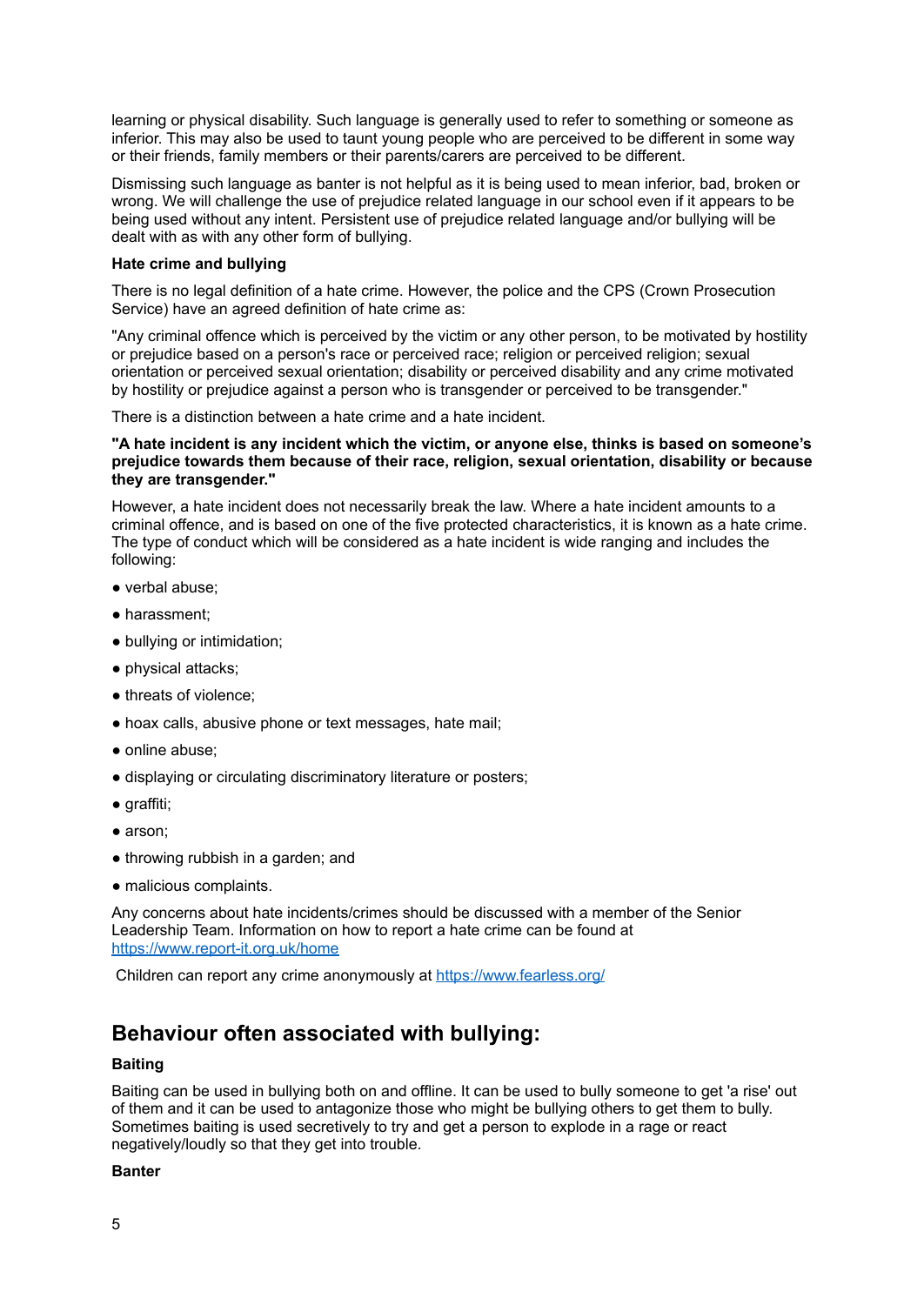The dictionary describes banter as: 'the playful and friendly exchange of teasing remarks' Bullying is often justified as being just banter. It may start as banter, but some types of banter are bullying and need to be addressed as bullying. Types of Banter

- Friendly Banter- There's no intention to hurt and everyone knows its limits
- Ignorant Banter- crosses the line with no intention to hurt, will often say sorry.
- Malicious Banter- Done to humiliate a person-often in public

#### **Peer on Peer Abuse**

All staff should be aware that children can abuse other children (often referred to as peer on peer abuse). This is most likely to include, but may not be limited to:

• Bullying (including cyberbullying);

● Physical abuse such as hitting, kicking, shaking, biting, hair pulling, or otherwise causing physical harm;

• Sexual violence, such as rape, assault by penetration and sexual assault;

● Sexual harassment, such as sexual comments, remarks, jokes and online sexual harassment, which may be stand-alone or part of a broader pattern of abuse;

● Upskirting, which typically involves taking a picture under a person's clothing without them knowing, with the intention of viewing their genitals or buttocks to obtain sexual gratification, or cause the victim humiliation, distress or alarm

● Sexting (also known as youth produced sexual imagery); and initiation/hazing type violence and rituals.

We will challenge and respond to any concerns related to the above. For more information, see our 'Peer on Peer Abuse Policy'

#### **Sexist and sexual bullying**

Sexual Harassment –unwanted contact of a sexual nature which can occur on and offline This behaviour is considered to violate a child's dignity and /or make them feel intimidated, degraded or humiliated and /or create a hostile, offensive or sexualised environment.

Again, this needs to be considered by cross referencing with the Peer on Peer policy but the initial response from staff will be the same as any reported bullying incident and dealt with in a contextual way.

Occasionally an incident may be deemed to be bullying even if the behaviour has not been repeated or persistent – if it fulfils all other descriptions of bullying. This possibility should be considered, particularly in cases of hate crime related bullying and cyberbullying and peer on peer abuse. If the target or alleged perpetrator might be in danger, then intervention is urgently required including a safeguarding referral.

Bullying can take place between:

- o young people
- o young people and staff
- o between staff
- o individuals or groups

# **Methods of bullying:**

**There are a number of methods of bullying which can be summarised as:**

- Physical aggression pushing, poking, kicking, hitting, biting, pinching etc.
- Verbal name calling, sarcasm, spreading rumours, threats, teasing, belittling.
- Non- verbal staring, body language, gestures
- Emotional isolating others, tormenting, hiding books, threatening gestures, ridicule, humiliation, intimidating, excluding, manipulation and coercion.

● Sexual – unwanted physical contact, inappropriate touching, abusive comments, homophobic abuse, exposure to inappropriate films etc.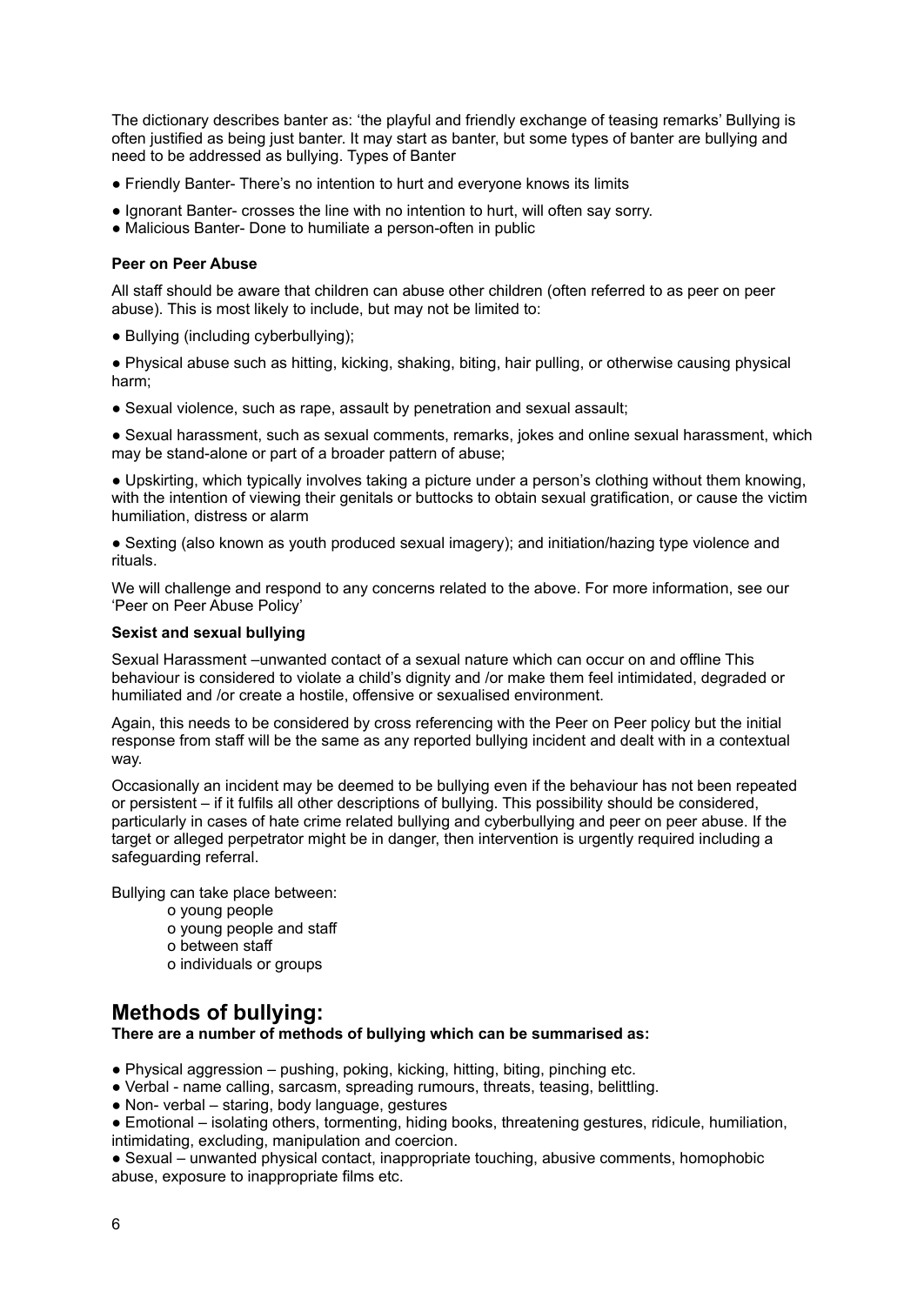• Online /cyber – posting on social media, sharing photos, sending nasty text messages, social exclusion, internet chat rooms, Instagram or WhatsApp, burn pages (on Facebook)

● Indirect - Can include the exploitation of individuals such as false friendships, criminal exploitation, sexual exploitation and radicalization. Although bullying can occur between individuals it can often take place in the presence (virtually or physically) of others who become the 'bystanders' or 'accessories.

Some acts of bullying will act as a criminal offence and, in these cases, other organisations such as the police will need to be contacted.

### **Where does bullying take place?**

Bullying is not confined to the school premises and may persist outside school, in the local community, on the journey to and from school and may continue into Further Education.

The school acknowledges its responsibilities to support families if bullying occurs off the premises. Cyberbullying The increasing use of digital technology and the internet has also provided new and particularly intrusive ways for bullies to reach their victims.

Cyberbullying can take many forms and bullying online can often start in school and then be progressed online or start online and influence behaviour in school.

Whilst most incidents of Cyberbullying occur outside school, we will offer support and guidance to parents/carers and their children who experience online bullying and will treat Cyberbullying with the same severity as any other form of bullying.

Cyberbullying can include: -

- hacking into someone's accounts/sites
- Posting prejudice /hate messages<br>• Impersonating someone on line
- Impersonating someone on line
- Public posting of images
- Exclusion
- Threats and manipulation
- Stalking

We will ensure that our children are taught safe ways to use the internet (see our online safety policy) and encourage good online behaviour. We will ensure that our children are taught safe ways to use the internet and encourage good online behaviour. Bullying can take place between:

- Young people
- Young people and staff<br>• Between staff
- Between staff
- **●** Individuals or groups

### **Bullying outside of Teenage Works:**

Bullying is unacceptable and will not be tolerated, whether it takes place inside or outside of school. Sections 90 and 91 of the Education and Inspections Act 2006 direct that a school's disciplinary powers can be used to address pupils' conduct when they are not on school premises and are not under the lawful control or charge of a member of school staff, but only if it would be reasonable for the school to regulate pupils' behaviour in those circumstances*.* Bullying can take place on the way to and from school, before or after school hours, at the weekends or during the holidays, or in the wider community. Staff, parents and carers, and students must be vigilant to bullying outside of school and report and respond according to their responsibilities as outlined in this policy.

### **What to look for – signs and symptoms of bullying and staff awareness.**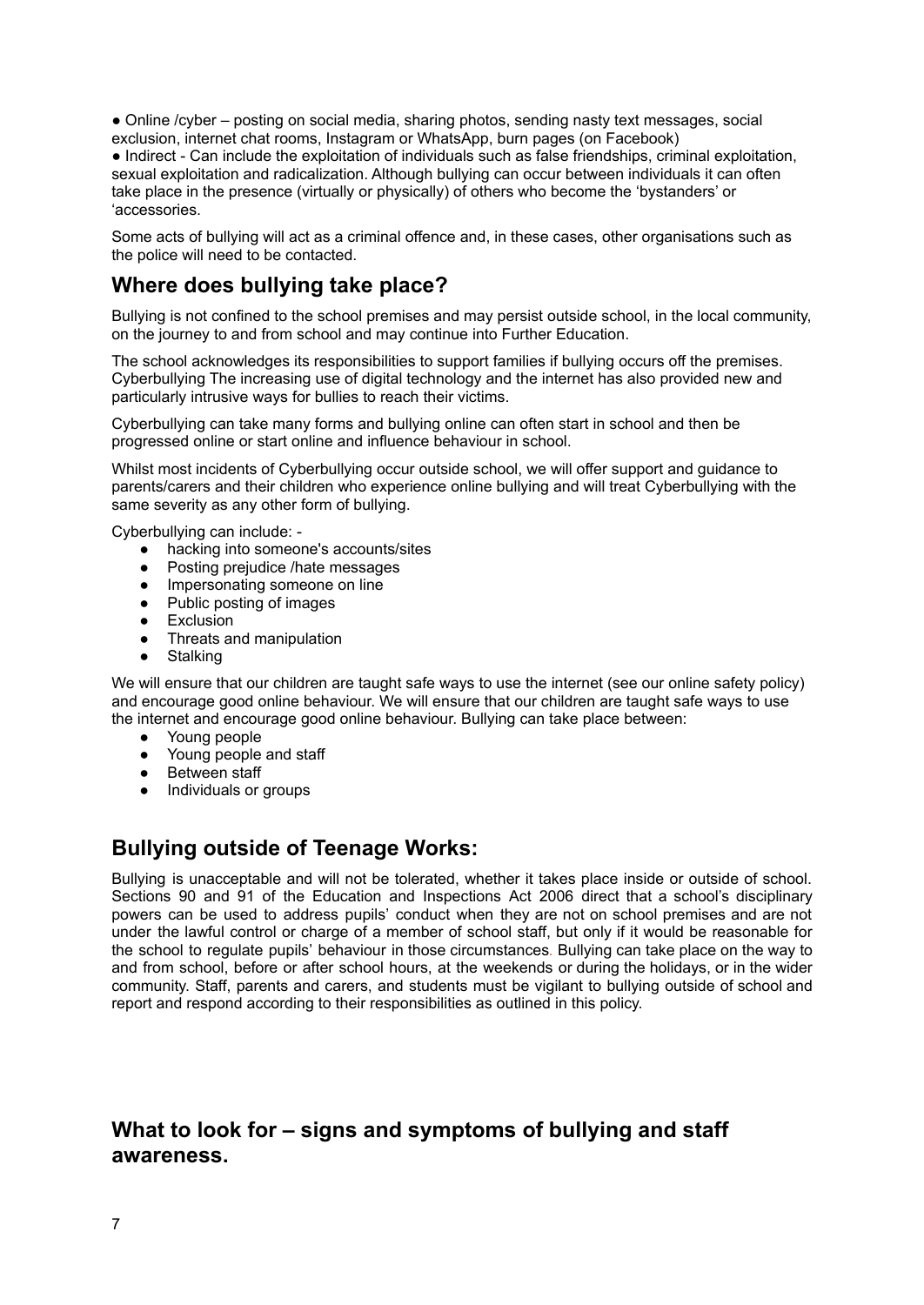All staff must be alert to the signs of bullying. These may include:

- Unexplainable injuries
- Lost or destroyed clothing, books, electronics, or jewellery
- Frequent complaints to staff with symptoms such as headaches or stomach aches, [feeling](https://www.stopbullying.gov/blog/2017/01/17/protecting-youth-bullying-role-pediatrician) sick or faking [illness](https://www.stopbullying.gov/blog/2017/01/17/protecting-youth-bullying-role-pediatrician)
- Changes in eating habits, like suddenly skipping meals or binge eating. Kids may come home from school hungry because they did not eat lunch.
- Difficulty sleeping or frequent nightmares
- Declining grades, loss of interest in schoolwork, or not wanting to go to school
- Sudden loss of friends or avoidance of social situations
- Feelings of helplessness or decreased self esteem
- Self-destructive behaviours such as running away from home, harming themselves, or talking about suicide
- Choosing the company of adults

# **Strategies to support Anti-Bullying:**

#### **The role of staff**

All staff have the responsibility to ensure that students treat each other with respect. Staff reward students for polite behaviour. All staff at Teenage Works provide an inclusive environment and take all forms of bullying seriously and do their upmost to prevent it from taking place.

To prevent incidents of bullying, staff should:

- Praise and promote positive relationships built on mutual respect
	- Use consistent and proportionate sanctions when necessary
	- Act as positive role models
	- Ensure that all pupils are appropriately supervised during lessons and during social times
	- Report all cases of bullying to the Head or senior management without delay
	- Make students aware of the school's policy
	- Ensure that pupils understand that if they have been bullied or witnessed bullying, they should inform somebody, this could be a member of staff, parents, or a peer.
	- Promote anti-bullying through education using the curriculum, particular the Personal, Social, Health, Education (PSHE) programme to raise awareness of issues relating to bullying.
	- Raise awareness with regards to the negative impact of bullying
	- Support students to access counselling with our onsite therapist
	- Provide support to those that have been perpetrators to help them to change their behaviour

# **Training**

Awareness of bullying will be addressed at staff training to ensure that the anti-bullying policy is understood and to ensure that staff are aware of legal responsibilities and know what support is available if required. We have a school councillor that supports our students emotional and mental wellbeing.

### **Procedures**

It is important for staff to act accordingly they witness a bullying incident or is approached by a pupil with regards to a bullying incident. It is important that this is addressed without delay in line with the agreed procedures.

- Minor cases of unpleasantness towards other students should be dealt with on the spot by the teacher
- If an incident is a cause for concern, teaching or support staff who have witnessed or who have been told about a bullying incident should take a detailed record of the incident and the named of those involved. Victims, alleged bullies, and witnesses should be interviewed separately by the member of staff first involved. Staff/witnesses should write independent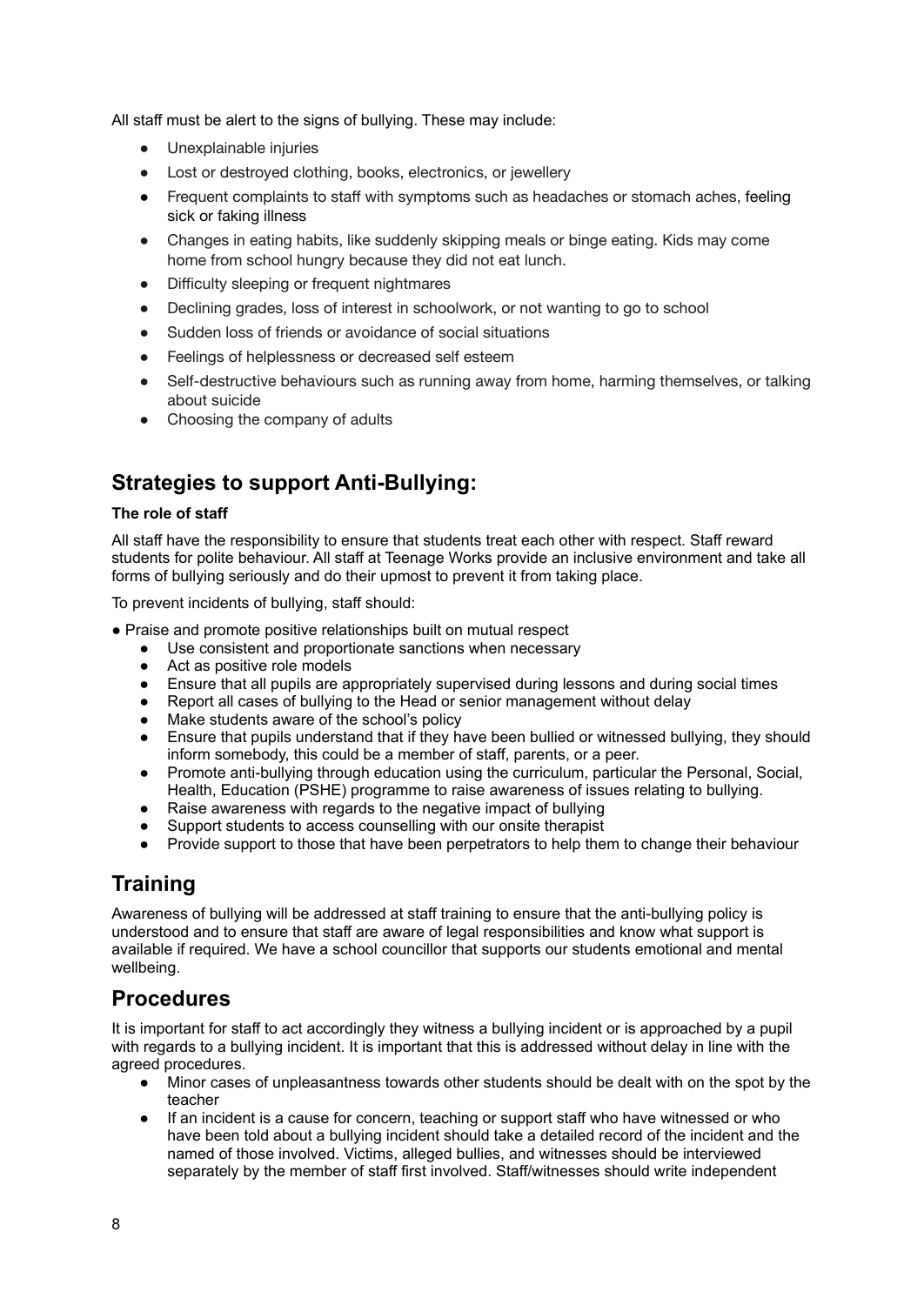accounts. If a student has witnessed bullying and require a scribe, the scribe should write exactly what the student is saying and not add any additional information or rephrase things. This should be recorded on CPOMS, linking in the head teacher or senior leader.

- The Head or senior leader will meet with all students/staff involved to investigate the incident and see if it can be resolved or whether further action is needed.
- Parent's will be informed if their child has been found to be a victim or perpetrator of a bullying incident.
- If the incident is of a serious nature and poses a safeguarding risk to a young person/staff member, the head/senior leader must be alerted straight away.
- Bullying of a persistent nature will be monitored and addressed by the head/senior teacher
- Both the victim and perpetrator will be supported by the pastoral team and progress will be reviewed to see if the intervention has worked or further action is required.
- Appropriate disciplinary sanctions will be implemented in accordance with the school's Behaviour Policy. These are graded according to the seriousness of the incident and send out a message that bullying is unacceptable
- Following up We will keep in touch with the person who reported the situation, which may be parents/carers or other adults. We have a clear complaints procedure for parents who are not satisfied with the school's actions. This is available online or from the school office
- We will use a range of responses and support appropriate to the situation. These may include solution-focused approaches, restorative approach, circle of friends, individual work with victim, perpetrator and bystanders or referral to outside agencies if appropriate.

At Teenage Works there are clear sanctions for bullying, and this is reflected in the school behaviour policy. After an bullying incident has been investigated a disciplinary sanction will be given that reflects the seriousness of the incident in order to deter any further incidents. Staff will ensure that the facts are fully known, agreed and understood by the victim/instigator before any decision is made. We will also be transparent with parents/carers on both sides. It is vital that we maintain positive relationships with parents/carers so that we can support the young people to move forward. In extreme circumstances or in the case of severe and persistent bullying strong sanctions, such as exclusions will be used.

The incident is of a serious nature and poses a safeguarding risk, or is found to be unlawful or poses a risk to the public, we will inform relative external agencies such as the Police if it is found to be unlawful, or social services. To conduct the investigation fully, we reserve the right to search students, access student electronic devices and confiscate where deemed appropriate. Students may need to be isolated during the investigation period.

The pastoral team will work with the perpetrator to help them to understand why the sanction has been given and the importance of treating others with respects and not subjecting others to hurtful behaviour. Sanctions imposed will be relative to the age of the student. The sanction should deter them from acting in such a way again. It is important that our students are able to take responsibility for their actions both in school and in the wider community.

# **Recording and reporting:**

Bullying and behavioural incidents will be recorded by the member of staff who deals with the incident and this will be stored on CPOMs Incidents deemed as 'bullying' incidents will be reported to the head teacher.

Information stored in school will be used to ensure individuals incidents are followed up. It will also be used to identify trends and inform preventative work in school and development of the policy. This information will be discussed by staff in regular staff meetings.

This information will be stored in accordance with GPDR. The policy will be reviewed and updated every year.

# **Evaluation and Monitoring:**

This policy will be monitored by the Director and reviewed every year. We will check through a range of pupil voice, the experience our children have of our anti-bullying policy in relation to: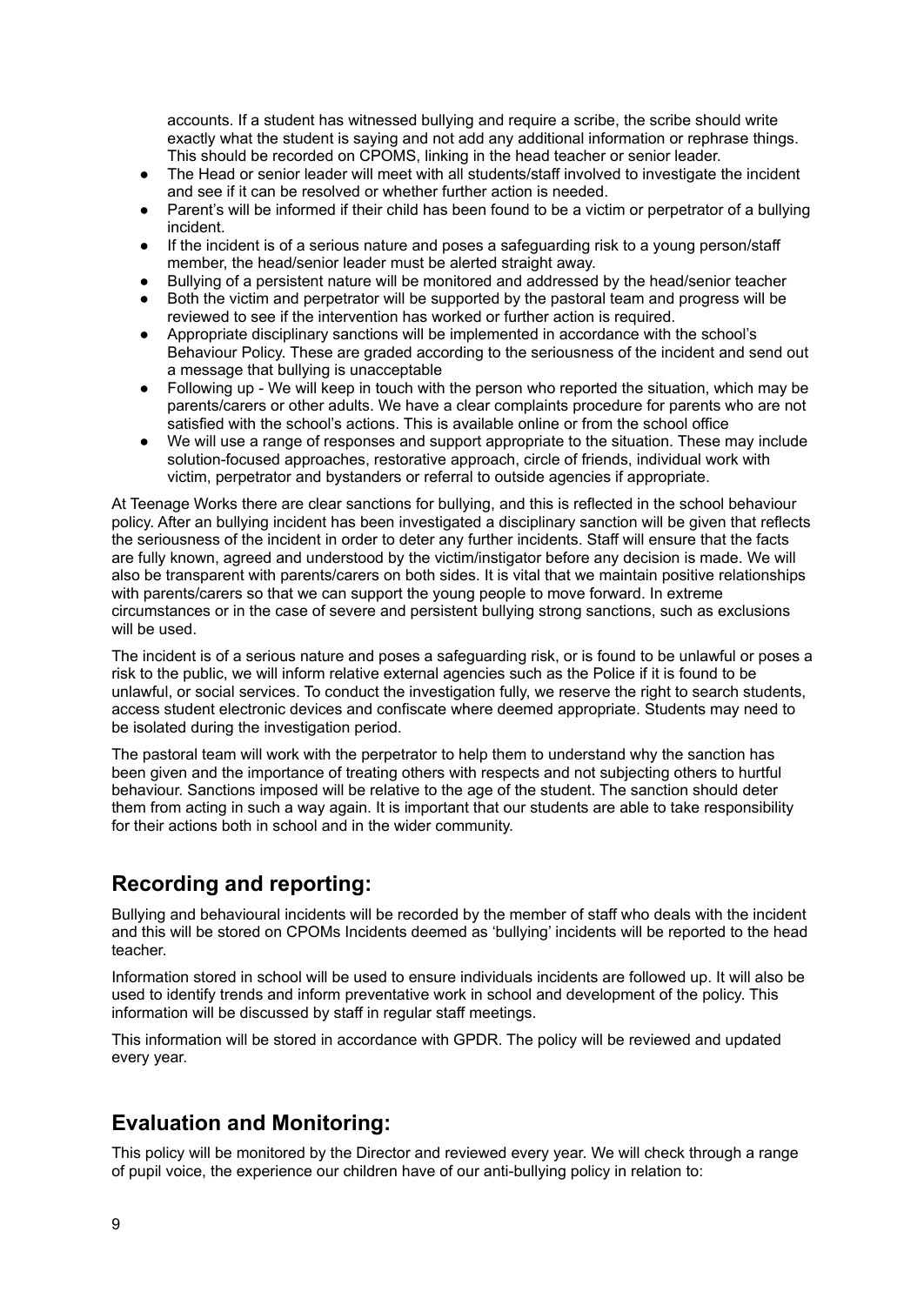- Being able to report bullying and get help
- Being heard
- Being aware of how they can provide peer support
- Being confident in the school's ability to deal with the bullying
- Being aware that steps are taken to help them feel safe again
- Being helped to rebuild confidence and resilience

# **Links to other policies:**

- *●* Safeguarding Policy
- *●* Behaviour Policy
- *●* Complaints Policy
- *●* PSHE Policy
- *●* Equality and diversity policy

# **Appendices**

Organisations that can offer support

#### **Organisations that can offer support:**

| <b>Name</b>                                        | <b>Details</b>                                                                                                                                                                                                                                                                               | <b>Contact</b>                                            |
|----------------------------------------------------|----------------------------------------------------------------------------------------------------------------------------------------------------------------------------------------------------------------------------------------------------------------------------------------------|-----------------------------------------------------------|
| Child Exploitation and<br>protection online (CEOP) | Works across the UK<br>supporting providing internet<br>safety for children, young<br>people and their families. Also<br>delivers free education<br>programmes - to children and<br>young people, parents and<br>professionals. "Polices" the<br>internet.                                   | http://www.ceop.gov.uk/                                   |
| Childline                                          | UK's free 24 Helpline for<br>children and young people to<br>call about any worry - more<br>calls on bullying than any other<br>issue. Also run CHIPS<br>(Childline in Partnership with<br>Schools) - they work closely<br>with schools to help them set<br>up effective support for pupils. | <b>Helpline 0800 1111</b><br>http://www.childline.org.uk/ |
| Childnet                                           | Non profit organisation working<br>with others to help make the<br>internet a great and safe place<br>for children. KnowlTAll,<br>Digizen.org, Kidsmart, Young<br>people and the internet, Young<br>people and social networking                                                             | http://www.childnet-int.org/                              |
| <b>NSPCC</b>                                       | Works to end cruelty to<br>children, and provides a range<br>of direct services for children<br>and young people, and for<br>their parents / carers and                                                                                                                                      | Help for adults concerned about<br>a child 0808 800 5000  |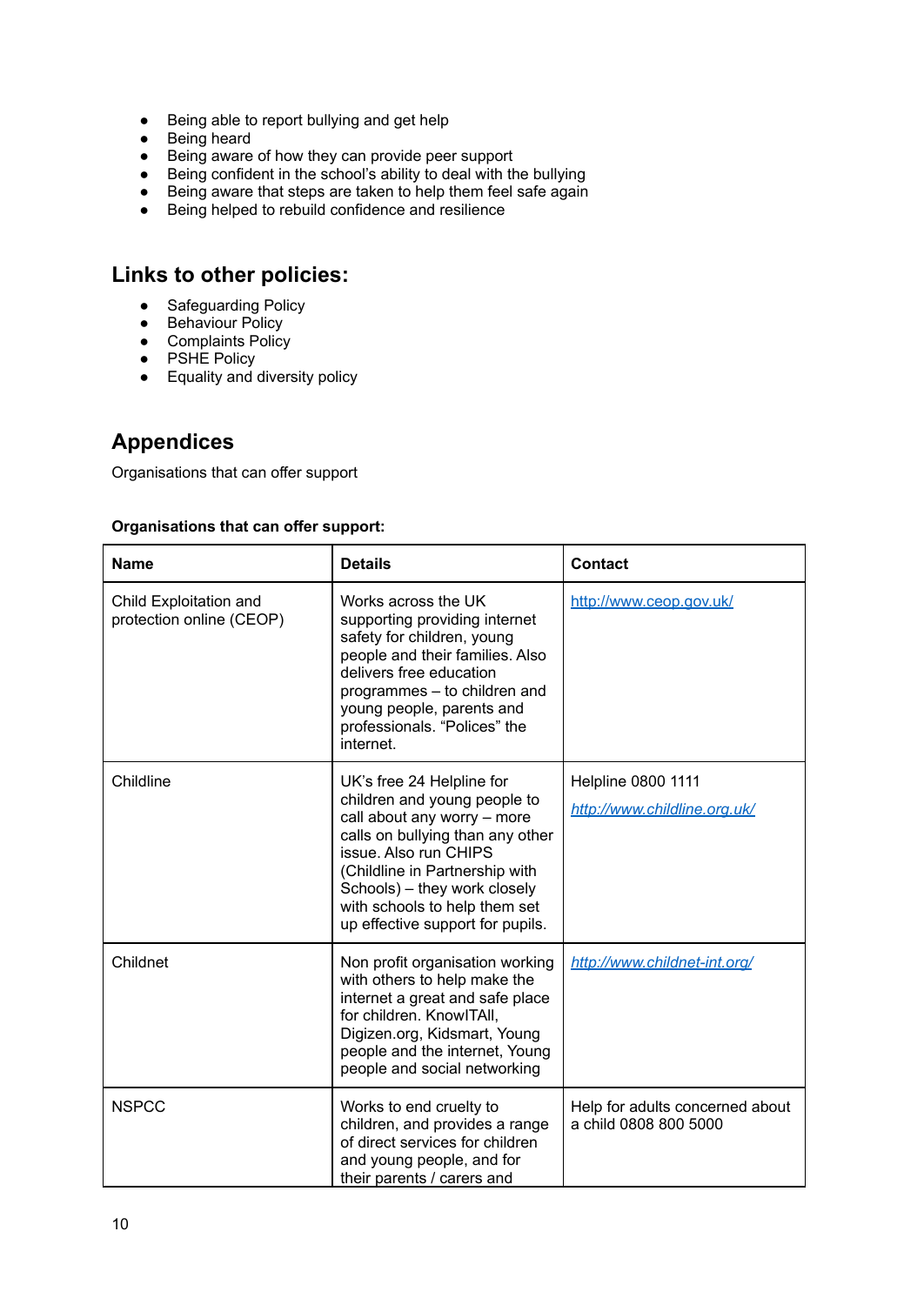|                                 | families. 24 Freephone<br>Helpline.                                                                                                                                                                                                                                                                                                                             | Help for children and young<br>people can call childline on 0800<br>1111<br>www.nspcc.org.uk                                |
|---------------------------------|-----------------------------------------------------------------------------------------------------------------------------------------------------------------------------------------------------------------------------------------------------------------------------------------------------------------------------------------------------------------|-----------------------------------------------------------------------------------------------------------------------------|
| Mencap                          | UK's leading learning disability<br>charity. Provides support for<br>young people who have a<br>learning disability and their<br>parents / carers. Running a<br>campaign to stop the bullying<br>of young people with a<br>learning disability                                                                                                                  | http://www.mencap.org.uk/<br>Contact 0207 696 6019                                                                          |
| Kidscape                        | National charity dedicated to<br>preventing bullying and child<br>sexual abuse. They work with<br>young people under the age of<br>16, and their parents / carers,<br>plus people who work with<br>them. Helpline for parents of<br>children who have been<br>bullied. Website info re<br>keeping children safe.<br>Assertiveness training for<br>young people. | Helpline 08451 205 204                                                                                                      |
| Think U know                    | This is a site from CEOP for<br>children and young people and<br>practitioners to focus on how<br>to stay safe online                                                                                                                                                                                                                                           | http://www.thinkuknow.co.uk/                                                                                                |
| <b>Parentline Plus</b>          | Biggest independent provider<br>of parenting support in the<br>country - national charity. Free<br>confidential 24 hour Helpline.<br>Run groups and workshops -<br>face to face and by telephone.<br>Also a free text phone for<br>people who are deaf, hard of<br>hearing or have a speech<br>impairment - 0800 783 6783                                       | http://www.parentlineplus.org.uk/<br>Helpline 0808 800 2222                                                                 |
| <b>UK Safer Internet Centre</b> | Works across the UK to<br>provide support for children<br>and staff. They have a<br>professional's helpline and<br>useful resources to support<br>safe and responsible use of<br>the internet                                                                                                                                                                   | http://www.saferinternet.org.uk/<br>professional's online safety<br>helpline 0844 381 4772<br>helpline@saferinternet.org.uk |
| Anti-bullying Alliance          | The anti-bullying alliance is a<br>coalition of organisations and<br>individuals that are united<br>against bullying                                                                                                                                                                                                                                            | <b>Anti-Bullying Alliance</b>                                                                                               |